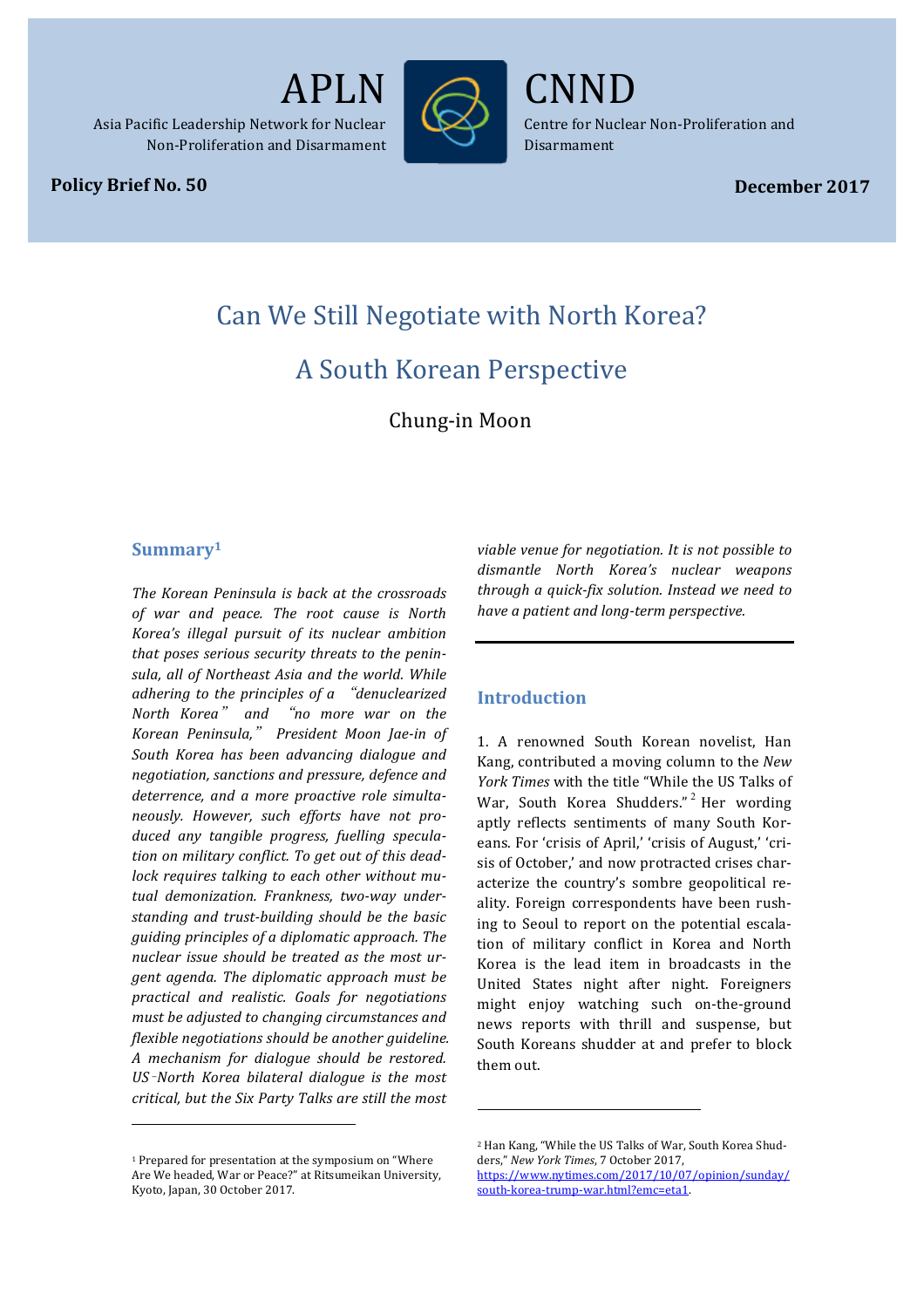2. Indeed, the Korean Peninsula is back at the crossroads of war and peace. We have not stood this close to the point of no return since the signing of the armistice agreement in July 1953. Kim Jong Un's reckless military provocations, Donald Trump's bellicose rhetoric and military manoeuvres, China's tough position over the deployment of the Terminal High Altitude Area Defence (THAAD) missile system in South Korea, and domestic polarization in South Korea have trapped the newly inaugurated President Moon Jae-in in a security dilemma with grave implications. The root cause of this quagmire comes from North Korea's illegal pursuit of its nuclear ambitions.

#### **A Nuclear North Korea? Assessing the Reality**

3. Is North Korea a nuclear weapon state? Legally, no. In accordance with the Treaty on the Non-proliferation of Nuclear Weapons (NPT), North Korea cannot be recognized as a fullfledged nuclear weapon state. In point of fact, however, it cannot be denied that Pyongyang is on the verge of becoming a country with nuclear weapon capabilities. Several factors point to its nuclear status.

4. First, over the past eight years - while the Six Party Talks have remained stalled - North Korea is believed to have steadily amassed nuclear materials and is now estimated to possess an arsenal of more than 10 nuclear warheads. According to a recent analysis by Siegfried Hecker, a renowned nuclear weapons expert, who was the last outsider to visit North Korea's nuclear complex at Youngbyon, North Korea might have secured sufficient fissile materials for 4-8 plutonium weapons and 6-20 highly enriched uranium (HEU) weapons, with an annual production capacity of at most one plutonium weapon and possibly six HEU weapons. According to news reports this summer, the intelligence community in the United States assessed that North Korea could already possess as many as 60 nuclear bombs. Some analysts project that North Korea could acquire 100 nuclear warheads by 2020, if its efforts are not interrupted.

5. Second, North Korea has developed an array of delivery capabilities ranging from short-

range Scud B and C missiles (with a range of 300km-500km) and Nodong (with a range of 1,000km) to Musudan intermediate-range missiles (with a range of  $3,000$ km). The Scud B and C as well as the Nodong missiles are currently operational, but the operational effectiveness of the Musudan has been questioned because four out of its five previous test launches have failed. Nevertheless, Pyongyang was successful in test-launching the Hwasung 12 intermediate-range missile (IRBM) in May and September and the Hwasung 14, a long-range intercontinental ballistic missile (ICBM), on 4 and 28 July this year. As Kim Jong Un stated, North Korea is in the "final stage" of developing ICBMs, and Foreign Minister Ri Yong-ho stated in his speech to the United Nations that North Korea was "a few steps away" from the "final gate." This can be seen as a game-changing development. Equally worrisome is its acquisition of submarine-launched ballistic missiles (SLBMs).

6. Third, North Korea has conducted six nuclear tests since 9 October 2006, of which five are known to have been successful. The destructive power of its previous five tests was less than 25kt each, roughly the same as the atomic bomb dropped on Nagasaki in 1945, but the 3 September 2017 test is estimated to have yielded more than 100kt, which Pyongyang claims was a hydrogen bomb. Although the reliability of this latest nuclear device is still being questioned, Hecker noted that North Korea must have gone beyond primitive fission-bomb technologies, signifying real progress towards if not initial mastery of a thermonuclear detonation.

7. Finally, North Korea claims that it has succeeded in diversifying nuclear bombs (fission, boosted fission and hydrogen bombs) as well as making nuclear devices smaller and lighter. It has even declared that it has achieved the standardization of nuclear bombs for mass production. 

8. Judged by its acquisition of nuclear warheads, delivery capabilities, nuclear testing and the sophistication of its nuclear weapons technology, North Korea is nearing the status of a country with undeniable nuclear weapons capability. International pressure and sanc-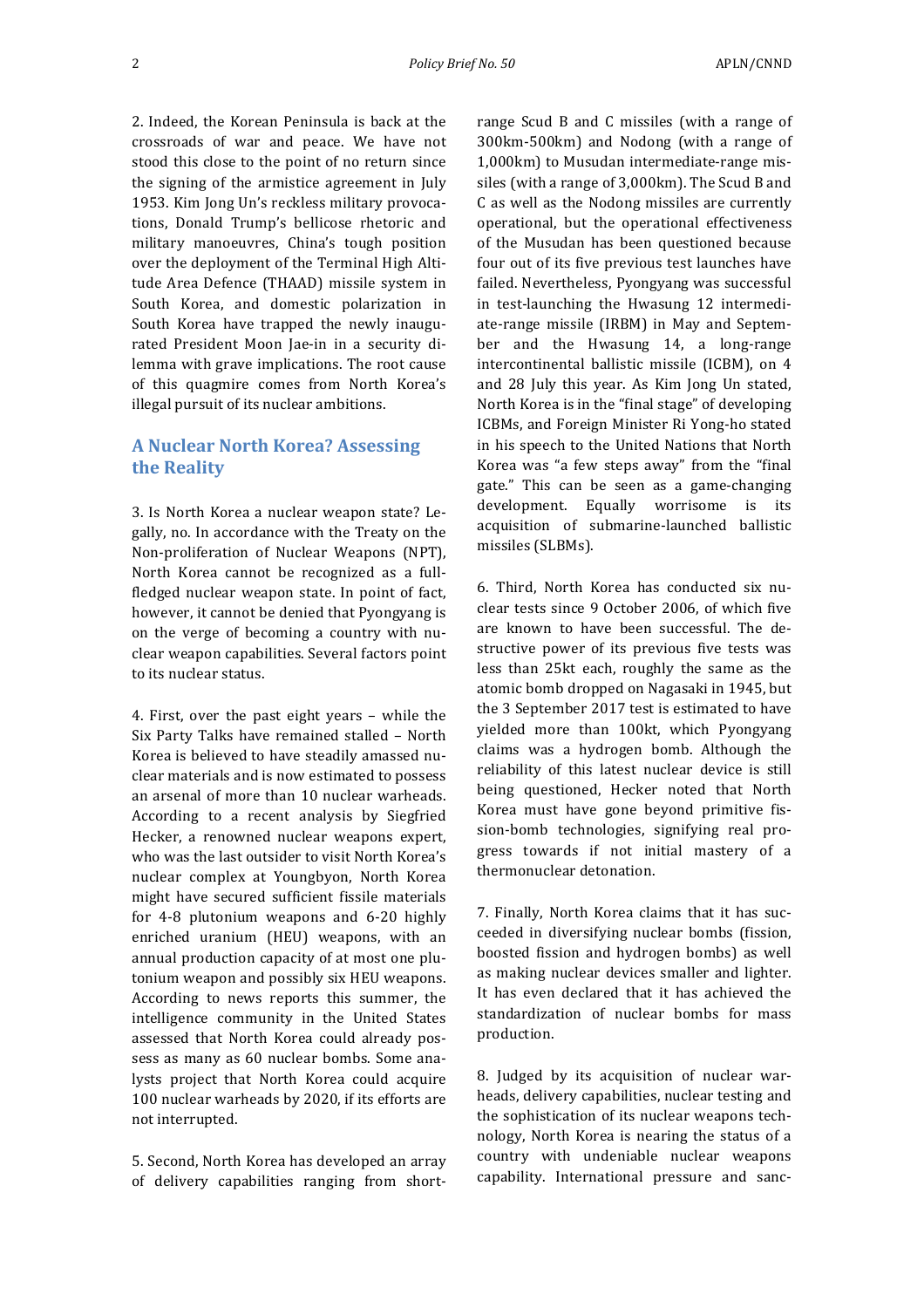tions notwithstanding, Kim Jong Un has made it clear that he will not jettison the North's byungjin policy (the simultaneous pursuit of economic development and nuclear weapons). Thus, nuclear and missile development will continue not only for their minimal nuclear deterrence, but also for the protection of North Korea's leader (*suryong*), institutions (*jedo*), and people *(inmin)*. Also, domestic legitimacybuilding and international prestige have become additional driving forces behind Pyongyang's nuclear ambitions. North Korea's leadership could temporarily halt the country's nuclear and missile development, but is not likely to return to negotiations with denuclearization as a precondition.

# **We Cannot Tolerate a Nuclear North Korea**

9. The North Korean nuclear threat is thus no longer hypothetical but real, no longer future tense, but here and now. It poses serious security threats to the peninsula, all of Northeast Asia and the world. We cannot tolerate a nuclear North Korea for several reasons:

- North Korean nuclear weapons would significantly alter the military balance on the Korean Peninsula and ultimately impede inter-Korean peaceful coexistence. Moreover, it will trigger an immense conventional and nuclear arms race on the peninsula;
- Pyongyang's superiority in military power could also tempt its leadership to deliberate on reviving its old strategy of a unified front (*Tongil Jeonsun*) that attempts to communize South Korea on its own terms. The North has pursued this strategy whenever it was militarily stronger than the South. It might sound illusory, but such possibility cannot be ruled out. For the by-law of the Korea Workers' Party still retains such goal in its preamble;
- The regional security impacts would be profound. In addition to strategic instability and spiralling arms races, a nuclear domino effect might lead to proliferation elsewhere in Northeast Asia;

• And the possibility exists that North Korea will export nuclear materials, technology, and even warheads to other actors, threatening the very foundations of world security in this age of global terrorism.

# **The Moon Iae-in Government's Strategy: Dialogue, Sanctions and Pressure, and Deterrence**

10. President Moon Jae-in's policy goal is to realize a nuclear-free, peaceful and prosperous Korean Peninsula along with North Korea. He has adopted two principles and four strategies to achieve the goal.

11. The first principle is to denuclearize North Korea. He firmly believes that South Korea cannot peacefully co-exist with a nuclear North Korea and that Pyongyang's nuclear ambitions should be stopped.

12. The second principle is that there should not be another war on the Korean Peninsula and that the North Korean nuclear problem should be resolved peacefully through diplomatic means. He has said clearly that no country can take military actions on the Korean Peninsula without prior consultation with and the agreement of the South Korean government. This underscores his commitment to peace and opposition to military actions and war.

13. While adhering to the principles of a "denuclearized North Korea" and "no more war on the Korean Peninsula," President Moon has advanced four strategies. They are dialogue and negotiation, sanctions and pressure, defence and deterrence, and a more proactive role in improving inter-Korean relations and facilitating the resolution of the North Korean nuclear problem.

14. President Moon's first strategic choice is to restore dialogue and negotiation as a viable means of resolving the North Korean nuclear problem. He is well aware of inherent limits to dialogue and negotiation, and absorbed the lessons of the failure of the Six Party Talks as well as bilateral talks between Pyongyang and Washington. He proposes a two track approach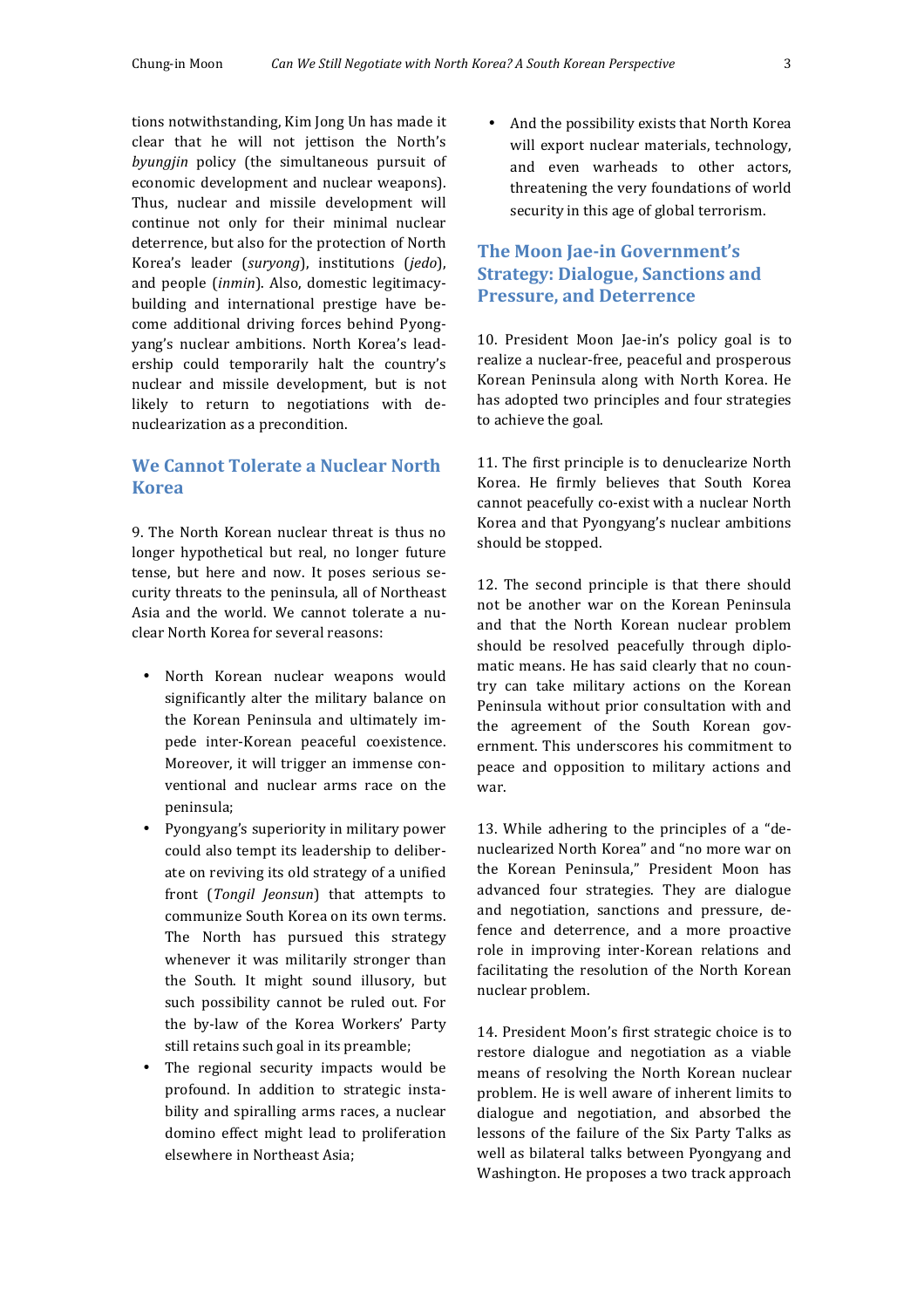in which Pyongyang and Washington engage in bilateral dialogues to resolve the nuclear problem, while Seoul and Pyongyang resume talks to address issues pertaining to inter-Korean relations.

15. He insists that Pyongyang and Washington should find a way to revive their broken channels of communication and engage in meaningful dialogue and negotiation, ultimately including the resumption of the Six Party Talks. Along with this, President Moon is determined to establish parallel bilateral talks with North Korea. He has already proposed to Pyongyang to have Red Cross talks over humanitarian concerns and military talks for tension-reduction along the Demilitarized Zone (DMZ). The Moon government also wants to resume inter-Korean exchanges and cooperation, especially on the non-governmental level, within the boundary of international sanctions.

16. But the North has not yet responded to his proposal. While arguing that dialogue and sanctions cannot go in tandem, Pyongyang has defied Seoul's call for dialogue. More critically, it has repeatedly ignored UN Security Council Resolutions by undertaking one underground nuclear testing and ten missile test launches. As long as South Korea resorts to sanctions and pressure against the North, following the US line, Pyongyang sees no prospect for improving the inter-Korean relations. $3$ 

17. Facing this reckless challenge from Pyongyang, President Moon's second strategy is sanctions and maximum pressure. The Moon government has closely cooperated with the United States and Japan in pushing for tougher sanctions resolutions at the United Nations Security Council and has fully complied with them. Seoul has also pledged to go along with

<u> 1989 - Johann Stein, marwolaethau a bh</u>

US unilateral sanctions, including secondary boycotts. More importantly, the Moon government has decided to sustain sanction measures adopted by previous conservative governments such as the  $24<sup>th</sup>$  May measure that bans exchanges and cooperation with the North and the suspension of the Kaesung Industrial Complex and the Mt Geumgang tourist project. 

18. Third, the Moon government is pursuing a strategy of deterrence and missile defence. Deterrence is a strategy aimed at preventing North Korea from acting in a certain way by threatening to retaliate with credible military force. It is composed of two elements. One is conventional deterrence through the strengthening of South Korea-US combined forces and South Korea's self-reliant defence posture. The other is nuclear deterrence through close cooperation and coordination with the United States on extended deterrence and the provision of America's nuclear umbrella. That said, the Moon government is strongly opposed to the redeployment of American tactical nuclear weapons on South Korean soil, as well as the development and possession of independent nuclear weapons.

19. Missile defence constitutes another important component. It is composed of active defence (the Patriot and THAAD systems), passive defence (monthly civil defence exercises), offensive defence (kill chain and massive punishment retaliatory measures), and battle management (command, control, communications, intelligence, reconnaissance, and surveillance).

20. Some suggest compellence as an option that refers to a strategy to make North Korea alter its behaviour through the threat or use of force. Whereas deterrence is rather a passive manoeuvre, compellence is a more assertive move through the deployment of coercive diplomacy. Forward deployment of strategic bombers such as B1B, B-2, B-52, carrier battle groups, and nuclear propelled submarines over the Korean Peninsula have been the core of compellence strategy. The United States has recently taken this posture, but the Moon government has only passively participated in it through mutual consultation.

 $3$  In his interview with TASS, a Russian state news agency, Foreign Minister Ri Young-ho of North Korea underscores this point by arguing that "it is first of all necessary that the South Korean authorities should halt their humble submission to the USA in its hostile policy and the campaign of sanctions and pressure against the DPRK. It is important that they should change their policy in favor of the pannational interaction and measures to cut short acts of aggression and interference from outside." "DPRK people demand US be punished by 'hail of fire' for aggressive policy - top diplomat," Tass, 11 October 2017, http://tass.com/world/970085.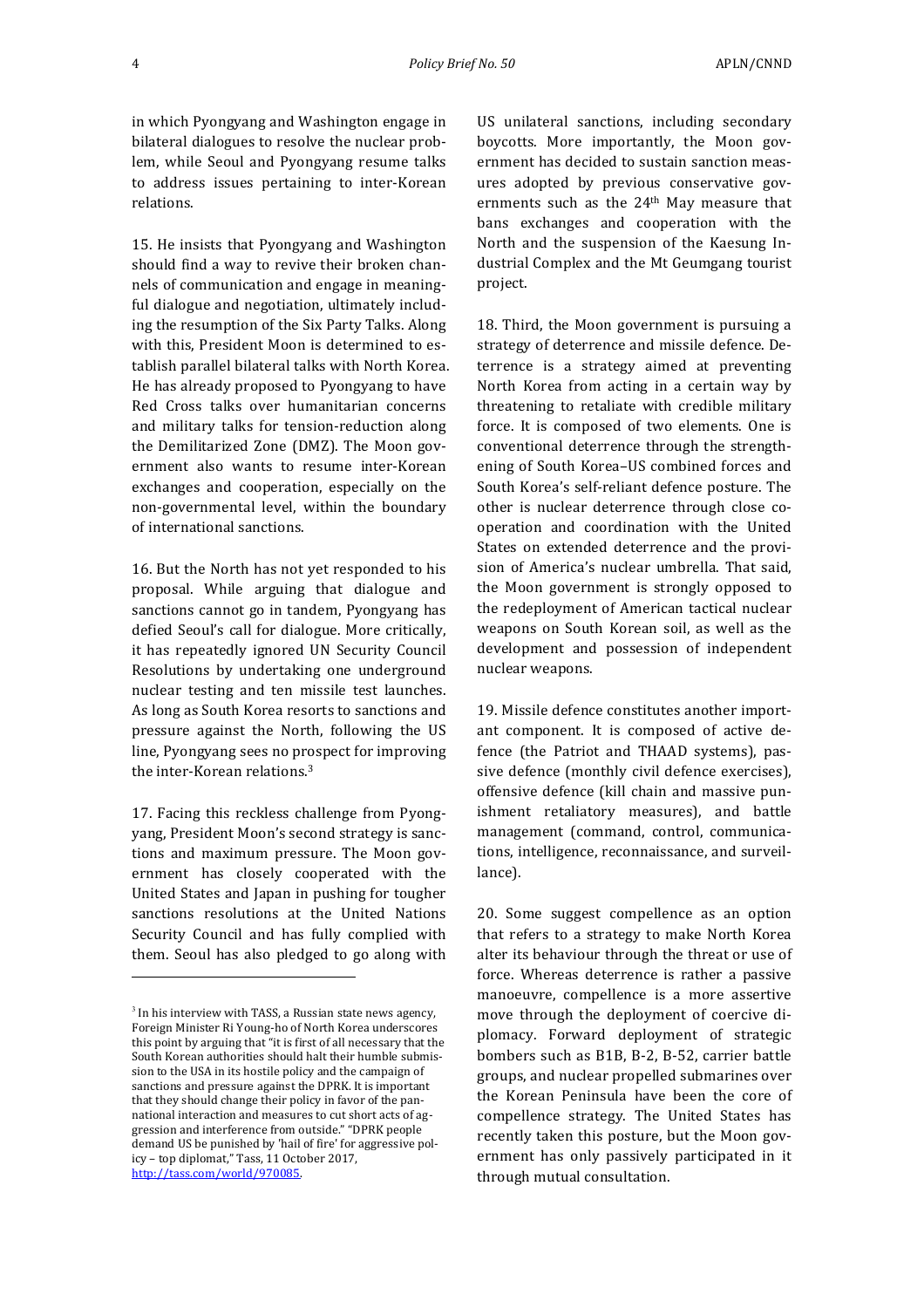21. Finally, President Moon wants to take a more proactive role in resolving the North Korean nuclear problem by facilitating inter-Korean dialogues as well as seeking close consultation with China and Russia. Despite his commitment, however, this strategy has not been effective not only because Pyongyang has not responded to his call, but also because of a soured relationship with Beijing and Moscow over the issue of the deployment of American THAAD to South Korea.

22. These four strategies might look contradictory. In reality, however, they are not. President Moon has always placed top priority on dialogue and negotiation. Nevertheless, he has to combine it with other options, depending on changing circumstances. It should be noted that for him, sanctions and pressures are not ends in themselves, but the means to bring the North to dialogue and the negotiation table.

# **The Moon Government's "Three Nos": No Nukes, No Military Action and No Regime Change**

23. While advocating a three-pronged strategy, the Moon Jae-in government has also been clear in what it rejects. President Moon strongly opposes three options that have been widely discussed in South Korea, the United States and elsewhere. The opposition can be summarized as the "Three Nos": no nuclear weapons, no military action, no regime change.

24. First, the Moon government opposes the nuclear armament option. A growing number of people in South Korea are beginning to favour the development of an indigenous nuclear arms program to deal with Pyongyang's nuclear threat. They advocate the independent acquisition of nuclear weapons by arguing that America's nuclear umbrella, provided under the scheme of extended deterrence, is a broken umbrella. 

25. But their argument is faulty because American commitment to extended deterrence and its nuclear umbrella is unquestionably firm. Worse is that as soon as South Korea declares its intention to pursue this course, it will face strong headwinds. The nation's nuclear power industry would be ruined, as would the coun-

try's traditional alliance with the United States. The South Korean economy would risk facing international sanctions that could send it into a tailspin. Moreover, South Korea going nuclear could be a tipping point that triggers a nuclear domino effect in Northeast Asia. These factors have made the Moon government oppose the nuclear option. 

26. Moreover, a nuclear armed Northeast Asia would not benefit the United States. Judged by the overall public sentiment in Washington, it would be extremely difficult for the United States to maintain alliances with a nuclear Japan and/or South Korea. Such a development is likely to lead to a loss of American allies in the region. More importantly, the United States would lose its "hegemonic" influence over the region. Japan and South Korea armed with nuclear weapons would not be likely to comply with American demands. They would comply only when extended deterrence and America's provision of its nuclear umbrella remain valid and operational.

27. Some South Korean pundits advocate the redeployment and co-sharing of American tactical nuclear weapons in South Korea, if an independent nuclear option is unworkable. But the Moon government has formally rejected bringing US nukes onto South Korean soil since it violates the principle of a denuclearized Korean Peninsula and undermines the demand for the complete, verifiable, and irreversible dismantling (CVID) of North Korean nuclear programs and weapons.

28. Such deployment could also trigger tense nuclear arms races in Northeast Asia. The introduction of nuclear warheads would also introduce *new* risks both in terms of public safety to South Koreans and escalatory risks and miscalculations in deterring North Korea. It is playing with fire. Despite remarks by certain US officials hinting at such a possibility, the United States is not likely to accommodate such a request because of strategic, tactical, budgetary and logistic reasons.

29. Second, the Moon government resolutely opposes military actions, be they pre-emption and/or preventive war. This opposition is grounded in basic cost-benefit analysis. Once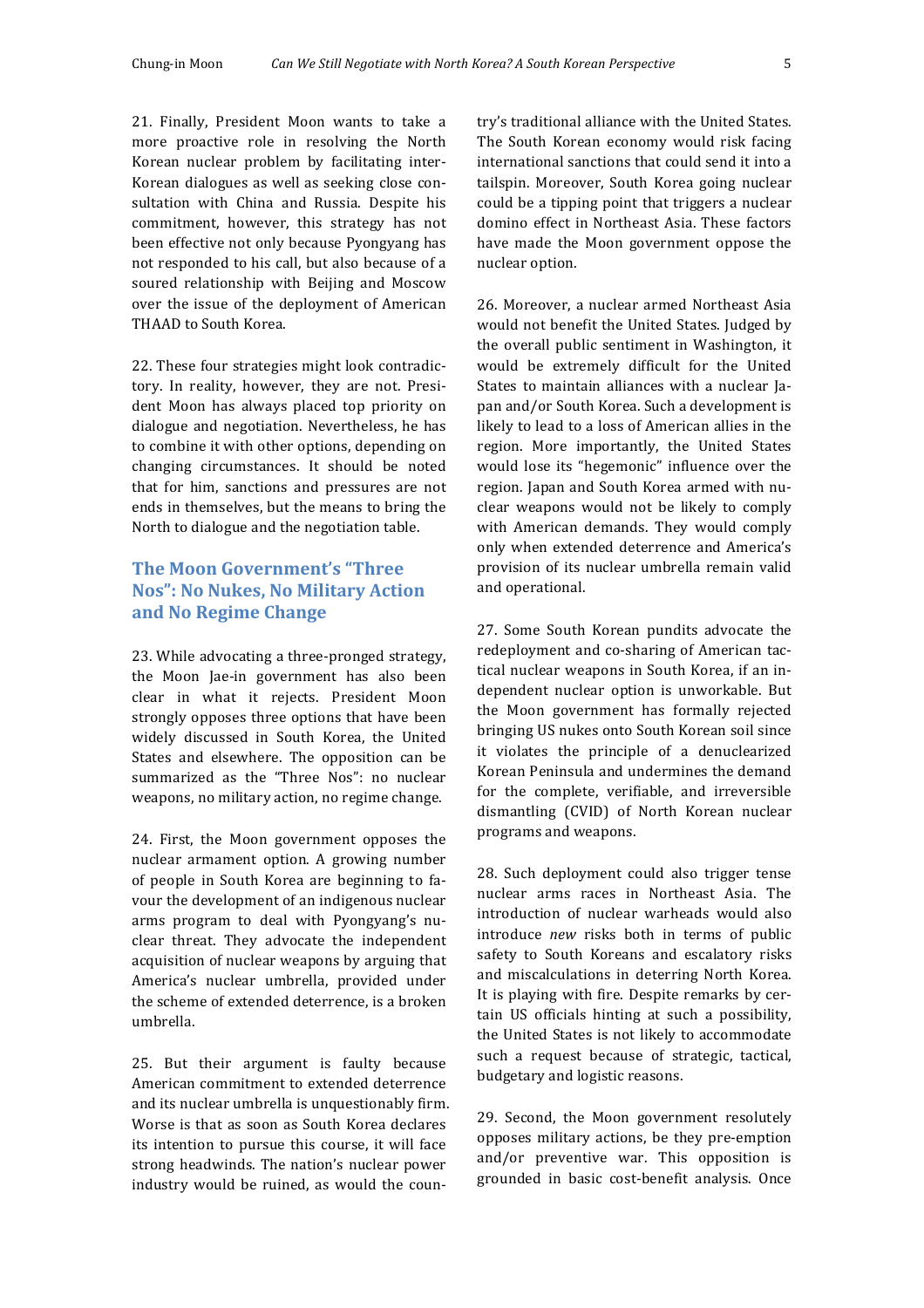initiated, a conflict would be difficult if not impossible to contain and the human and economic costs of war on the Korean Peninsula would be staggering. With a huge civilian population living within artillery range and the largest economies in the world within missile range, South Korea, Asia and the world simply have too much to lose from a war with North Korea - which has very little to lose and will fight to the death.

30. And for what benefit? There is a low probability of achieving the desired military and political objectives. Destroying North Korea's nuclear assets (facilities, materials and warheads) that are distributed, concealed and bunkered, as well as its mobile missile-launching sites, will not be easy. Given the fortified commandand-control system, targeting and decapitating the country's political leadership and solving the "designated survivor" problem will be virtually impossible. Meanwhile, North Korea's massive retaliatory capabilities and subsequent escalation of military conflict would entail grave human casualties in the South and economic catastrophe on a global basis.

31. Finally, the Moon government is also sceptical of regime change involving the removal of the North Korean leadership. On several occasions, including his speech in Berlin on 6 July, President Moon clearly said that he will seek neither regime change in the North nor unification by absorption on South Korean terms. He believes these are neither desirable nor feasible. It is not desirable because such a move would undermine mutual trust, while stiffening Pyongyang's hostility. And it is not feasible in the short run because removing North Korea's leadership is extremely difficult from a practical standpoint.

32. Moreover, the collapse of the Kim Jong Un regime would not necessarily mean the end of the DPRK as a sovereign state. The military or military-party collective leadership could easily replace the Kim regime, and any new leadership is likely to show the same behaviour. Mass uprisings could bring about an abrupt end to the regime, but at present this seems very unlikely. In addition, loss of control over weapons of mass destruction in the wake of political and social chaos is another reason

why the Moon government is less receptive to leadership or regime change. We must be vigilant in opposing "solutions" that actually make the original problem worse, while creating new ones that are even more dangerous.

# **Dialogue and Negotiation are Still Possible: Some Personal Observations**

33. It is not easy to talk about the resumption of dialogue and negotiations with North Korea. Washington, the principal partner for dialogue, argues that Pyongyang has not only shown intolerably provocative behaviour, but also breached trust on numerous occasions in its negotiations with the United States. And such brutal acts as the assassination of Kim Jongnam, an elder brother of Kim Jong Un, critically ruined its international image. Sanctions and pressure cannot be avoided as long as North Korea violates UN Security Council resolutions. Therefore the Moon Jae-in government will continue to take a tough stance on North Korea in close cooperation with the United States and the international community.

34. However, I believe that there is still room for dialogue and negotiation with North Korea. In an article at the start of this year, William Perry argued that we need to "talk first, get tough later." $4$  I agree. I believe engagement, dialogue and negotiations with North Korea are still the most credible way of handling Pyongyang. President Barack Obama's policy of "strategic patience" and President Park Geunhye's "trust politics" ultimately failed because pressure and sanctions outweighed engagement and dialogue, which in turn demolished the foundation for mutual trust-building. Nevertheless, past failure should not serve as an excuse for not engaging with the North.

35. Washington and Pyongyang are the only two countries that can resolve the North Korean nuclear problem. They should talk.

<u> 1989 - Johann Stein, marwolaethau a bh</u>

<sup>&</sup>lt;sup>4</sup> William J. Perry, "To confront North Korea, talk first and get tough later," Washington Post, 6 January 2017, https://www.washingtonpost.com/opinions/to-confrontnorth-korea-talk-first-and-get-toughlater/2017/01/06/9334aee4-d451-11e6-9cb0-54ab630851e8 story.html?.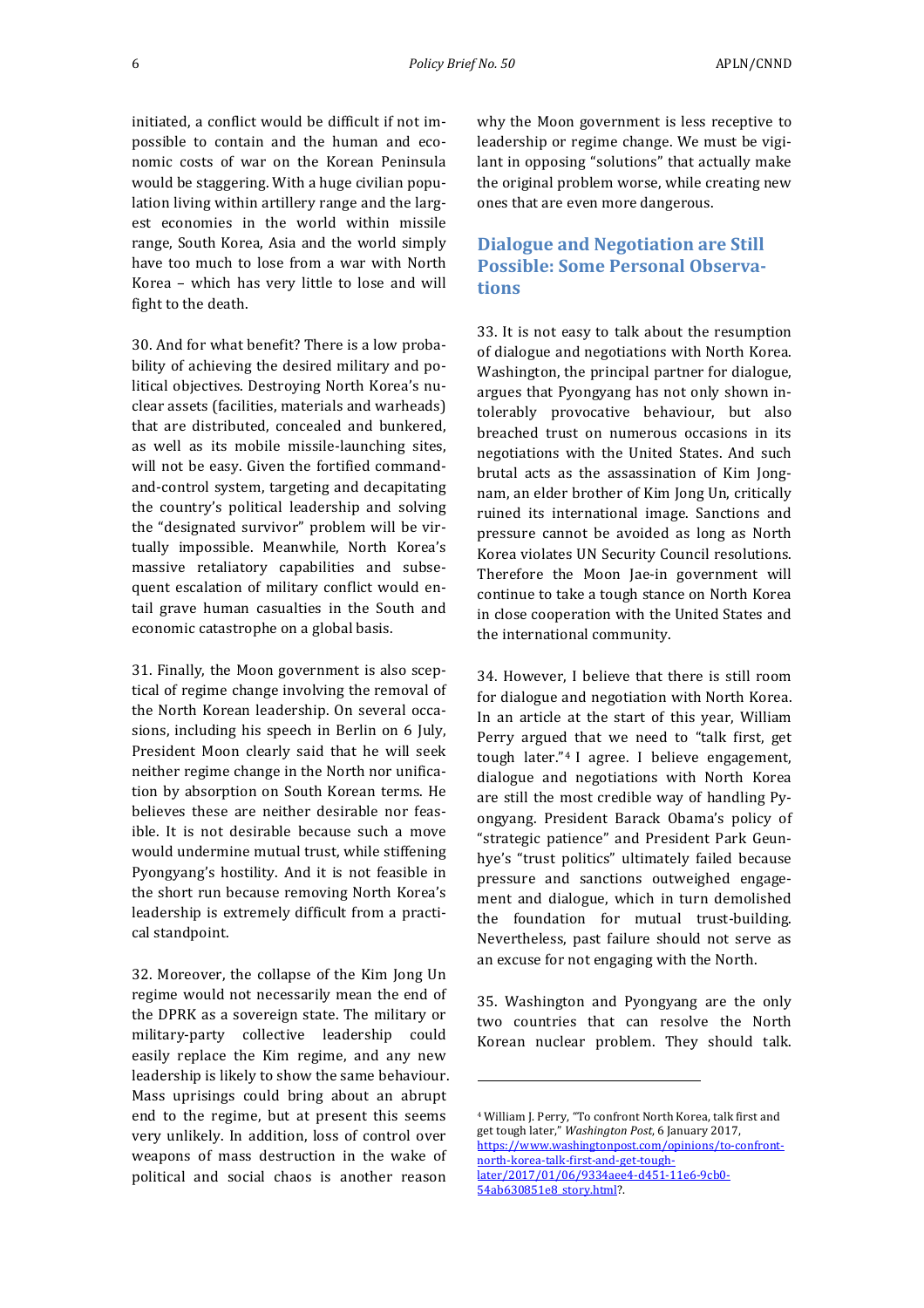Despite its chronic rhetorical rejection, I personally see some signs of North Korea's willingness to talk with the United States, and it is up to the United States to probe in a proactive way at the highest level possible. The role of President Trump is, thus, of paramount importance. He should avoid a war of words. Such hostile rhetoric as "no choice but to totally destroy North Korea" and "little rocket man on a suicide mission for himself and for his regime" is counter-productive. He needs to open channels of communication with the North and should even consider dispatching a high-level special envoy to Pyongyang.

36. It is also essential to avoid demonizing the North. Incentives and disincentives should be flexibly combined and presented. Finally, President Trump should send a clear and encouraging message to North Korea and the world that the North Korean nuclear quagmire can be peacefully resolved.

37. In doing so, five things should be kept in mind. First, frankness, two-way understanding and trust-building should be the basic guiding principles of a diplomatic approach. We must speak our minds and also hear out Pyongyang in order to find mutually acceptable solutions. Being deaf to the North or yelling back at Pyongyang, while insisting on unilateral preconditions, won't lead us to a way forward. Portraying the North as a "band of criminals" will only reinforce the perception that relations are asymmetrical, hindering meaningful dialogue and negotiation. North Korea might be demonic, but we should not demonize Pyongyang.

38. Second, prioritization of the agenda in dealing with North Korea is essential. Pyongyang has been subjected to international criticism over several issues such as nuclear weapons, chemical-biological weapons, reckless behaviour in cyber security, massive violations of human rights and deteriorating conditions of basic human needs. We cannot solve all these issues at once but need to prioritize them in the order of urgency. Primary attention should be paid to the nuclear issue. Progress made on this issue will eventually lead to breakthroughs in other areas through mutual trust-building. Otherwise, there will be no way out of the North Korean quagmire.

39. Third, the diplomatic approach must be practical and realistic. Goals for negotiations must be adjusted to changing circumstances. We must face the reality that we cannot make North Korea completely dismantle its nuclear weapons and facilities in the short term. Instead, we should seek a moratorium on its nuclear program to prevent further production of nuclear materials. Pyongyang repeatedly said it would cease nuclear activities if terms were met. In this regard, Siegfried Hecker's step-bystep approach of "freeze, roll-back, and verifiably dismantle" might provide us with a viable exit strategy. Practical ways to resolve the North Korean nuclear conundrum might be found in existing agreements that emerged from the Six Party Talks.

40. Fourth, flexible negotiations should be another guideline. We must put all possible cards on the table, including a temporary halt to joint South Korea-US military drills, replacement of the armistice agreement with a peace treaty, allowance of North Korea's peaceful use of atomic energy and space/satellite programs, and normalization of diplomatic relations between North Korea and the United States. We must not exclude these options just because they are being demanded by Pyongyang. While addressing issues through dialogue, we could probe Pyongyang's intentions and demand accountability for any breaches of faith.

41. Finally, a mechanism for dialogue should be restored. The Six Party Talks are still the best forum for negotiation. Concerned parties can have bilateral, trilateral, four and five party talks within the Six Party Talks framework. In addition, the 19 September joint statement is still the best diplomatic document for denuclearizing North Korea. Deliberating on alternative mechanisms for dialogue and negotiation will be time-consuming. The situation now is critical and we have no time to spare.<sup>5</sup>

 

 $5$  The idea that dialogue and negotiations are still possible hinges critically on whether Kim Jong Un, in fact, believes this. Dialogue with North Korea without any preconditions is needed to figure out his real intentions and terms of negotiation.